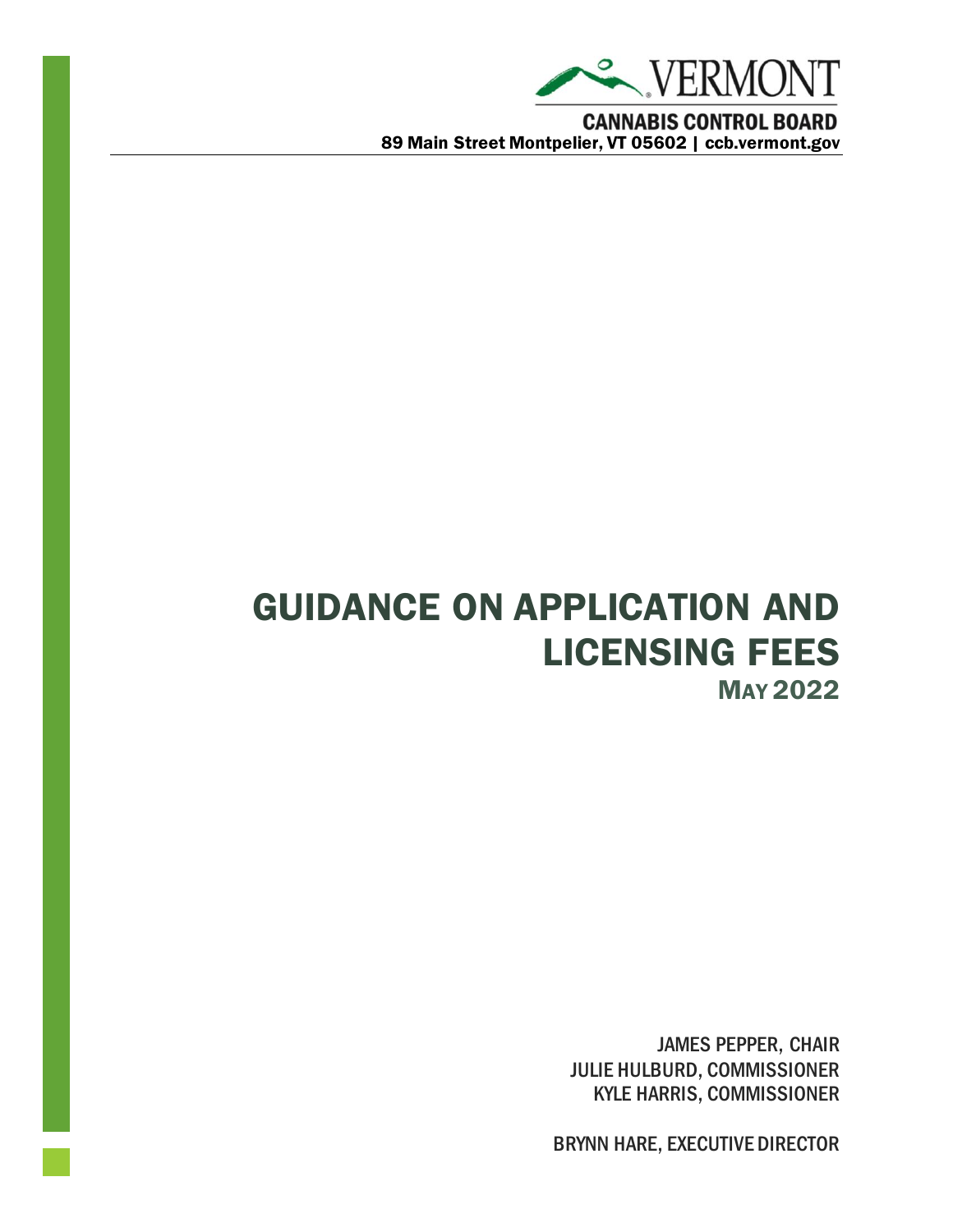# Table of Contents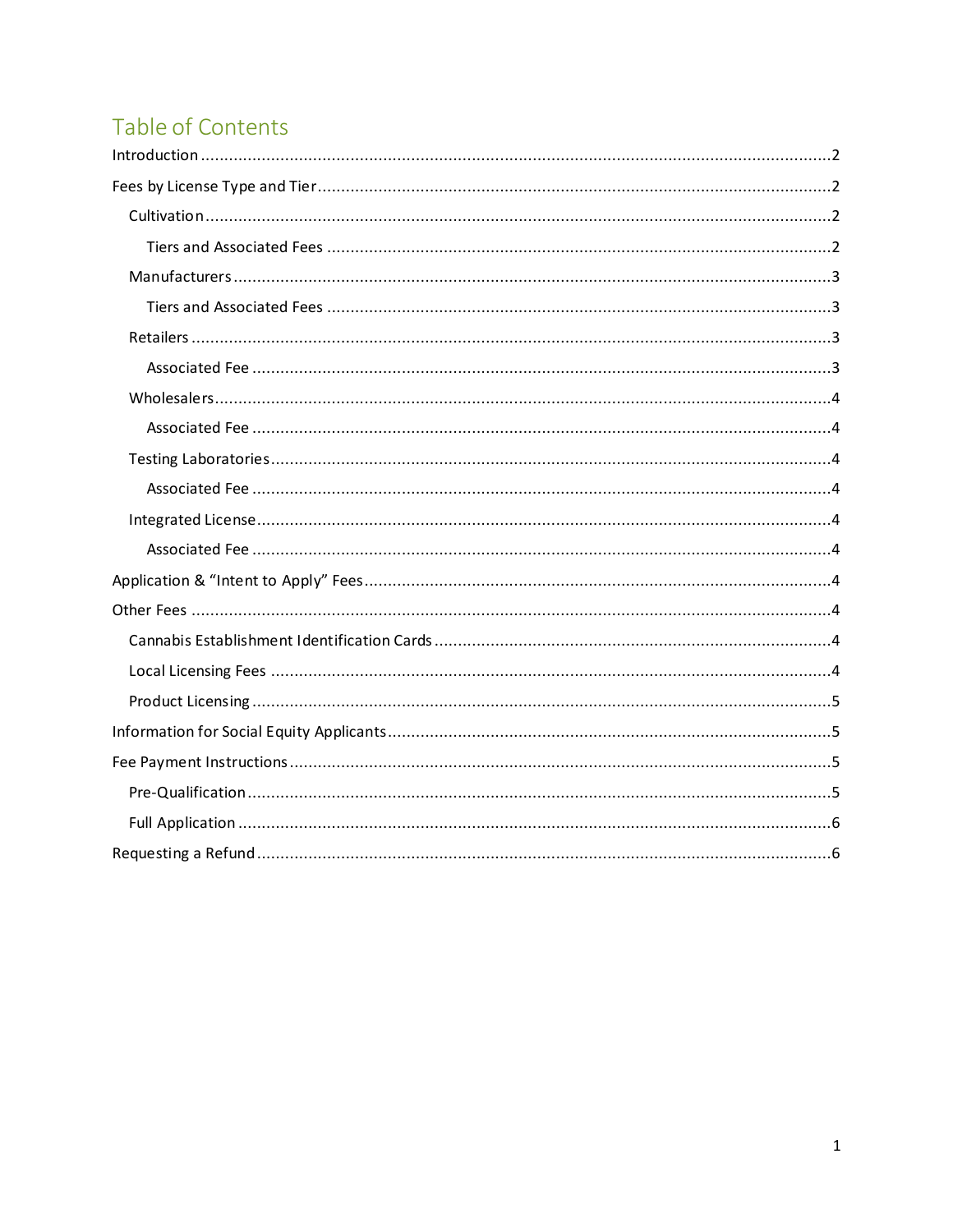# <span id="page-2-0"></span>Introduction

This document is intended to serve as guidance for cannabis establishment and cannabis license applicants seeking more information on licensing and application fees, including the license type and/or tier for which an applicant may apply for depending on the type of cannabis establishment and its size.

Licensing fees are not paid until the application license is approved by the Board. An application is not considered complete until the application fee has been received by the CCB.

# <span id="page-2-1"></span>Fees by License Type and Tier

#### **\*\*Licensing fees are paid on an annual basis.\*\***

### <span id="page-2-2"></span>Cultivation

**Cultivation licensees** may grow cannabis plants, either indoors, outdoors, or in a mixed setting. This license type is tiered based on the size of the applicant's proposed growing operation.

### <span id="page-2-3"></span>Tiers and Associated Fees

| <b>Outdoor Cultivation</b> |                                                       |                       |  |  |
|----------------------------|-------------------------------------------------------|-----------------------|--|--|
| Tier#                      | <b>Brief Description</b>                              | <b>Associated Fee</b> |  |  |
|                            | Up to 1,000 square feet of plant canopy or 125 plants | \$750                 |  |  |
| 2                          | Up to 2,500 square feet of plant canopy or 312 plants | \$1,875               |  |  |
| 3                          | Up to 5,000 square feet of plant canopy or 625 plants | \$4,000               |  |  |
| 4                          | Up to 10,000 square feet of canopy or 1,250 plants    | \$8,000               |  |  |
| 5                          | Up to 20,000 square feet of canopy or 2,500 plants    | \$18,000              |  |  |
| 6                          | Up to 37,500 square feet of canopy or 4,687 plants    | \$34,000              |  |  |

Outdoor cultivation applicants are required to specify if they will use plant count or square footage to calculate their tier at the time of application.

| <b>Indoor Cultivation</b> |                                         |                       |  |  |
|---------------------------|-----------------------------------------|-----------------------|--|--|
| Tier#                     | <b>Brief Description</b>                | <b>Associated Fee</b> |  |  |
|                           | Up to 1,000 square feet of plant canopy | \$1,500               |  |  |
| $\overline{2}$            | Up to 2,500 square feet of plant canopy | \$3,750               |  |  |
| 3                         | Up to 5,000 square feet of plant canopy | \$8,000               |  |  |
| 4                         | Up to 10,000 square feet of canopy      | \$16,000              |  |  |
| 5                         | Up to 15,000 square feet of canopy      | \$36,000              |  |  |
| 6                         | Up to 25,000 square feet of canopy      | \$75,000              |  |  |

Indoor cultivation applicants must apply using square footage of plant canopy to calculate their tier, as using plant counts are not permitted.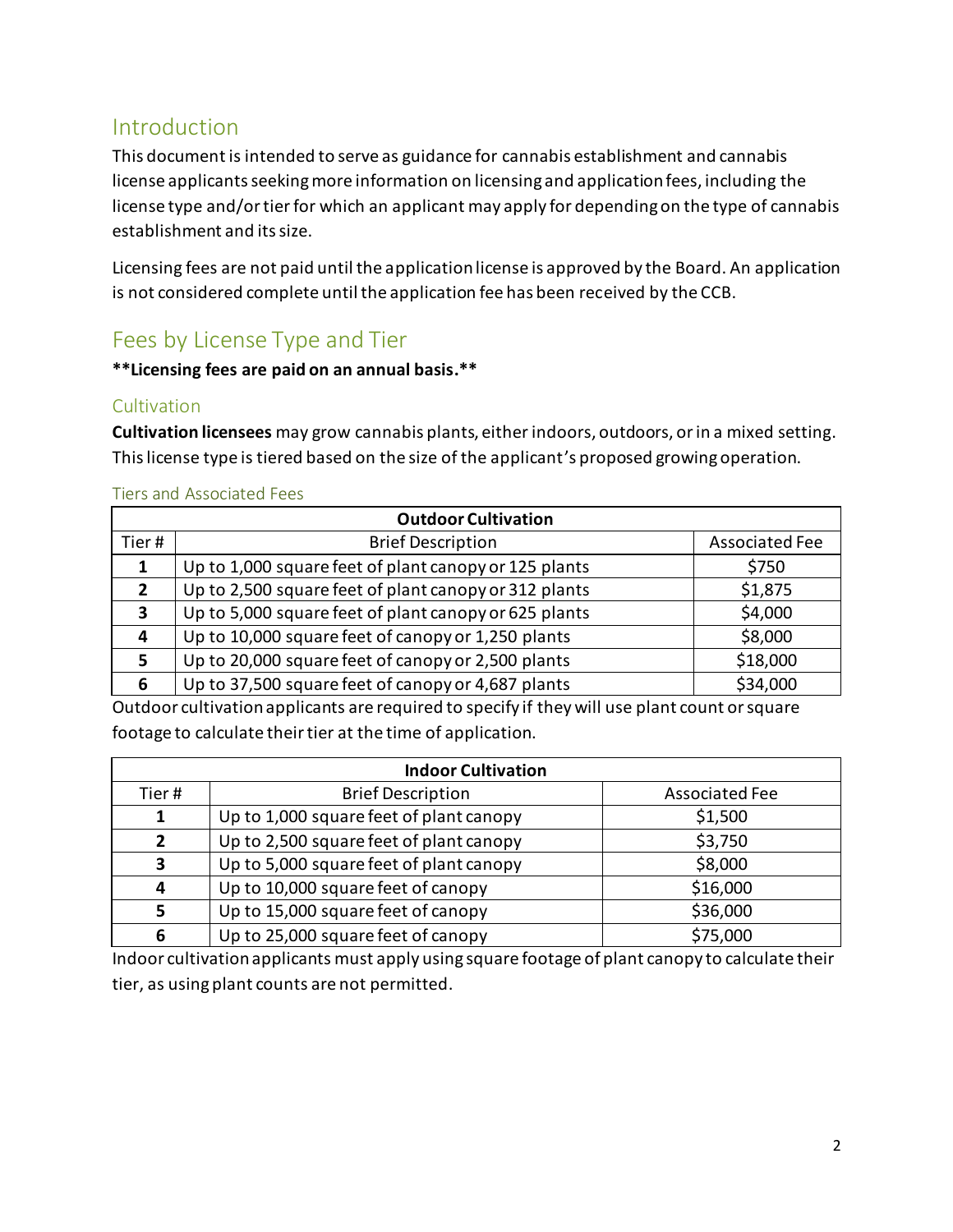| <b>Mixed Cultivation</b> |                                                                                |                       |  |  |
|--------------------------|--------------------------------------------------------------------------------|-----------------------|--|--|
| Tier#                    | <b>Brief Description</b>                                                       | <b>Associated Fee</b> |  |  |
| 1                        | Up to 1,000 square feet of indoor plant canopy & up to 125<br>outdoor plants   | \$2,250               |  |  |
| $\overline{2}$           | Up to 2,500 square feet of indoor plant canopy & up to 312<br>outdoor plants   | \$5,625               |  |  |
| 3                        | Up to 1,000 square feet of indoor plant canopy & up to 625<br>outdoor plants   | \$5,500               |  |  |
| 4                        | Up to 1,000 square feet of indoor plant canopy & up to 1,250<br>outdoor plants | \$9,500               |  |  |
| 5                        | Up to 1,000 square feet of indoor plant canopy & up to 2,500<br>outdoor plants | \$19,500              |  |  |

#### <span id="page-3-0"></span>Manufacturers

**Manufacturer licensees** may produce cannabis products from cannabis plants, including edibles, oils, and other such products. This license type is tiered based on allowable extraction type and gross revenue per year.

#### <span id="page-3-1"></span>Tiers and Associated Fees

| Tier#                    | <b>Brief Description</b>                                                                                                                                                                                                              | Associated<br>Fee |
|--------------------------|---------------------------------------------------------------------------------------------------------------------------------------------------------------------------------------------------------------------------------------|-------------------|
| 1                        | \$10,000 cap on gross revenue per year. May manufacture<br>products using water-based, food-based (cooking fats, glycerin,<br>propylene glycol, or alcohol), or heat/pressure-based extraction.<br>Must be a home-occupancy business. | \$750             |
| $\overline{\phantom{a}}$ | No cap on annual gross revenue. May manufacture products<br>using the same extraction methods as a Tier 1 manufacturer                                                                                                                | \$2,500           |
| 3                        | No cap on annual gross revenue. May manufacture products<br>using the same extraction methods as a Tier 1 manufacturer, as<br>well as solvent-based extraction (butane or hexane extraction is<br>prohibited).                        | \$15,000          |

#### <span id="page-3-2"></span>Retailers

**Retailer licensees** may sell cannabis and cannabis products to the general public. Only a licensed retail establishment, or an integrated licensee, may sell cannabis or cannabis products to the general public.

<span id="page-3-3"></span>Associated Fee \$10,000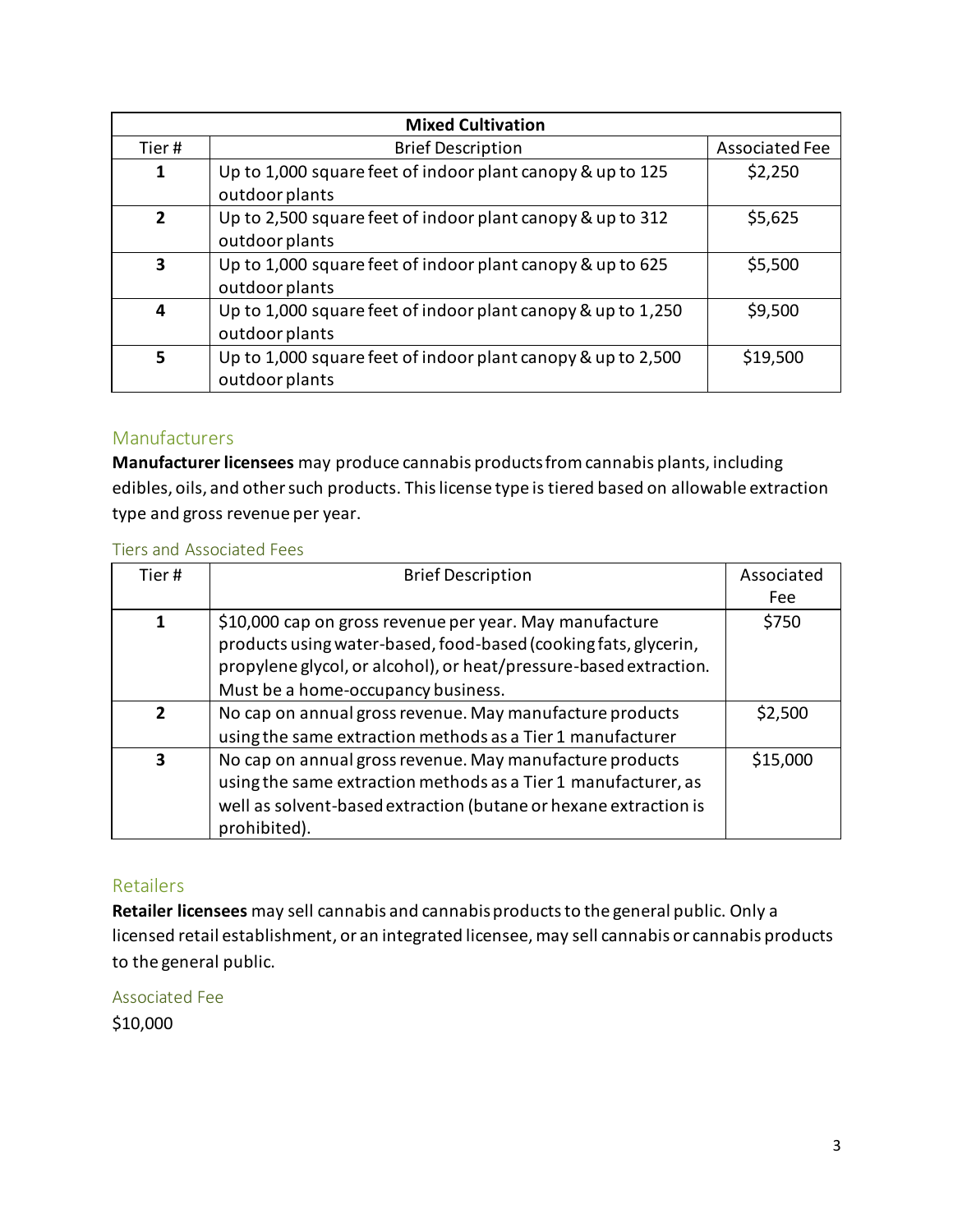### <span id="page-4-0"></span>**Wholesalers**

**Wholesaler licensees** may purchase cannabis and cannabis products from other licensees and sell them to licensees, however, they are *not* permitted to sell to the public.

<span id="page-4-1"></span>Associated Fee

\$4,000

#### <span id="page-4-2"></span>Testing Laboratories

**Testing Laboratory licensees** may test cannabis and cannabis products obtained from a licensed cannabis establishment, dispensary, or a member of the public.

<span id="page-4-3"></span>Associated Fee

\$1,500

### <span id="page-4-4"></span>Integrated License

**Integrated licensees** may engage in the activities of each of the license types listed above. These licenses are *only* available to applicants that hold a dispensary registration on April 1, 2022.

#### <span id="page-4-5"></span>Associated Fee

\$100,000

# <span id="page-4-6"></span>Application & "Intent to Apply" Fees

In addition to the above annual licensing fees, applicants must pay a **one-time \$1,000 application fee.** 

Applicants may opt to go through the pre-qualification or "intent to apply" process. There is a **\$500 non-refundable fee associated with pre-qualification**. This fee may count towards the \$1,000 application fee if the applicant seeks full licensure within one year.

# <span id="page-4-7"></span>Other Fees

### <span id="page-4-8"></span>Cannabis Establishment Identification Cards

ID Cards, issued by the Board, are required for everyone working at a licensed cannabis establishment.Owners and principals are issued ID cards as a part of the application and licensing process. Employees must be issued an ID card separately from the licensure process.

Annual fee for Cannabis Establishment ID Card: **\$50 per card,** paid by either the employee or cannabis establishment.

#### <span id="page-4-9"></span>Local Licensing Fees

**\$100**, paid to the Board and distributed to the municipality where the cannabis establishment is licensed.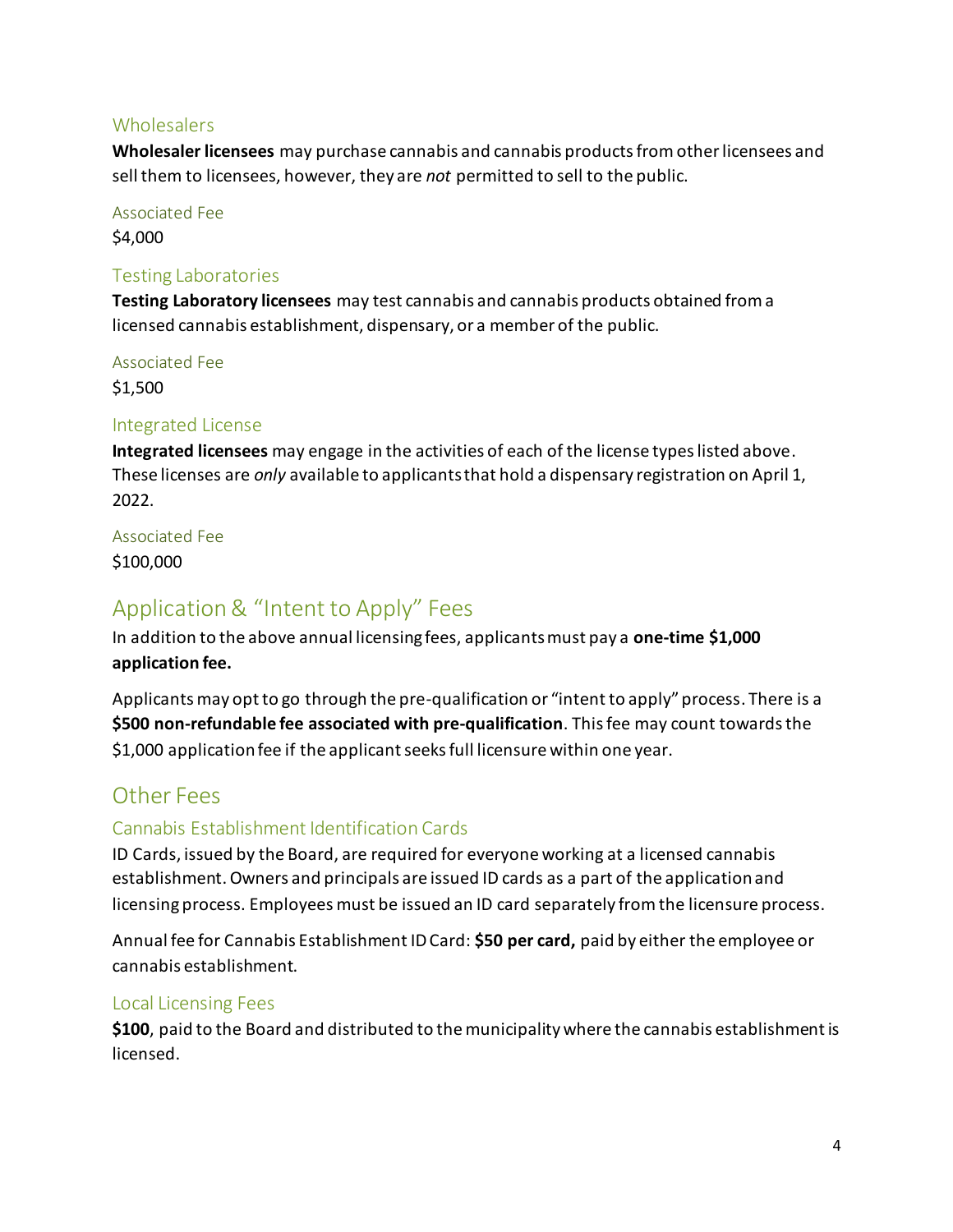### <span id="page-5-0"></span>Product Licensing

**\$50** per type of cannabis and cannabis product sold by retailers and integrated licensees. This fee is paid once annually for a product.

# <span id="page-5-1"></span>Information for Social Equity Applicants

The Board will waive the license application fee and the Board's license fee for the first year that a social equity applicant is licensed.

In subsequent years, licensing fees for social equity licensees are reduced by this schedule:

- Year 2: Licensee pays 25% of license fee
- Year 3: Licensee pays 50% of license fee
- Year 4: Licensee pays 75% of license fee
- Year 5: Licensee pays full license fee

Please note: Social Equity applicants must pay the full \$500 "intent to apply" fee should they choose to seek pre-qualification. If they choose to seek pre-qualification, their \$500 fee will count as a credit towards future licensing fees in their second year and beyond, if relevant.

The Board cannot waive the \$100 local license fee or the \$50 product registration fee for social equity licensees.

# <span id="page-5-2"></span>Fee Payment Instructions

#### <span id="page-5-3"></span>Pre-Qualification

The CCB accepts credit cards, electronic checks, paper checks, money orders, and cash. Payments are non-refundable. If you are not pre-qualified by the CCB, the fee for your prequalification application will not be refunded to you.

To make an electronic payment for **PRE-QUALIFICATION ONLY**, you may do so by using the following link[: https://appengine.egov.com/apps/vt/ccb/onlinepayment](https://appengine.egov.com/apps/vt/ccb/onlinepayment)

Checks and money orders should be made out to the Cannabis Control Board. You *must* include the cannabis establishment name that you submitted with your application in the memo line as well as the words "Pre-qualification Application" or "PQ App." Please mail your checks and money orders to the following address:

Cannabis Control Board Attn: Accounting 89 Main Street Montpelier, VT 05620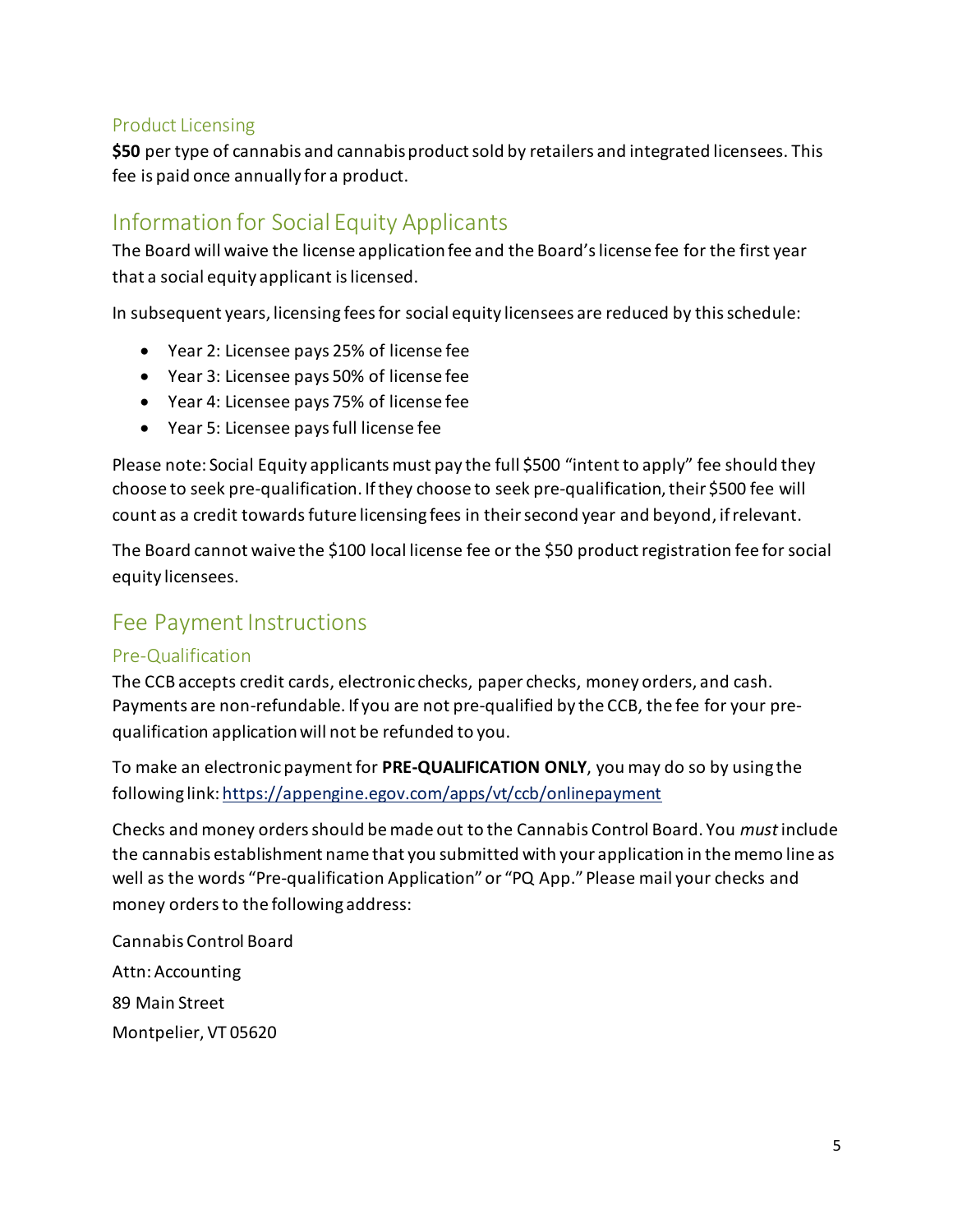If you wish to pay in cash, you are required to schedule a time to meet with staff to complete the transaction. To schedule with us, please emai[l CCB.fees@vermont.gov](mailto:CCB.fees@vermont.gov) or [CCB.Info@vermont.gov.](mailto:CCB.Info@vermont.gov)

### <span id="page-6-0"></span>Full Application

The CCB accepts credit cards, electronic checks, paper checks, money orders, and cash. If you are not approved for licensure by the CCB, the fee for your full application will not be refunded to you.

To make an electronic payment for the **FULL APPLICATION ONLY,** you may do so by using the following link[: https://appengine.egov.com/apps/vt/ccb/applicationpayment](https://appengine.egov.com/apps/vt/ccb/applicationpayment)

Both checks and money orders should be made out to the Cannabis Control Board. You *must* include the application submission number in the memo line as well as the words "Full Application" or "Full App". Please mail your checks and money orders to the following address:

Cannabis Control Board

Attn: Accounting

89 Main Street

Montpelier, VT 50620

If you wish to pay in cash, you are required to schedule a time to meet with staff to complete the transaction. To schedule with us, please emai[l CCB.fees@vermont.gov](mailto:CCB.fees@vermont.gov) or [CCB.Info@vermont.gov.](mailto:CCB.Info@vermont.gov)

Applicants applying under the Social Equity should not send payments for the full application as directed in previous section.

# <span id="page-6-1"></span>Requesting a Refund

The CCB may issue refunds for full application fees or licensing fees only. An applicant may request a refund within 24 hours after the payment has been submitted as we are unable to issue refunds of any form beyond this timeframe. Partial refunds and refunds for the prequalification application fee will not be issued. Please note that refunds for online fee payments will be subject to a 3% processing fee.

The CCB will not issue refunds in cash.

To request a refund, please contact us as soon as possible at [CCB.fees@vermont.gov](mailto:CCB.fees@vermont.gov) with the subject line "Refund Request". We ask that you provide your full name, the name of the cannabis establishment, the transaction date, and the method of payment. Please note that we may request additional information depending on the form of tender in which the payment was